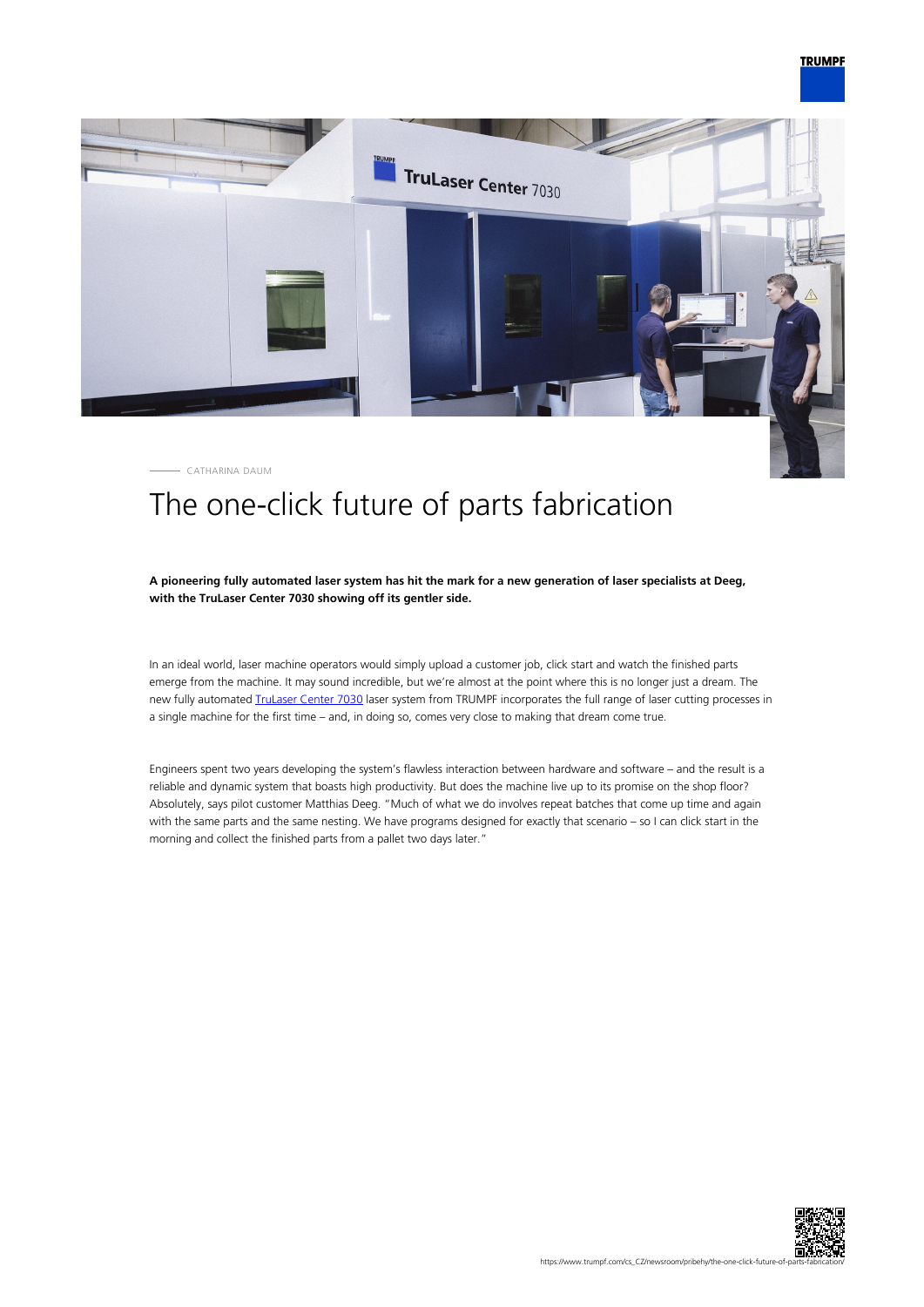

The TruTops Boost programming system makes Matthias Deeg's life much easier when it comes to creating complex nesting plans: "Once the automatically generated plan is ready to go, I can rely on it 100 percent. I simply click the start button in the morning and collect the finished parts from a pallet two days later." © Philipp Reinhard

## **Two generations pull together**

Two generations work side-by-side at the family-run company Roland Deeg, which is headquartered in the German town of Kirchberg an der Jagst. Roland Deeg and his wife Sigrid founded the company in 1996 and now run it together with their sons. The company has grown steadily since it was founded, evolving from a basic parts supplier to a systems supplier for multiple industries including mechanical and plant engineering, wind power, construction machinery, commercial vehicles and automotive. Their oldest son, Matthias Deeg, joined the company eight years ago as head of production. His brother Joachim came on board in 2016 and is responsible for process management.



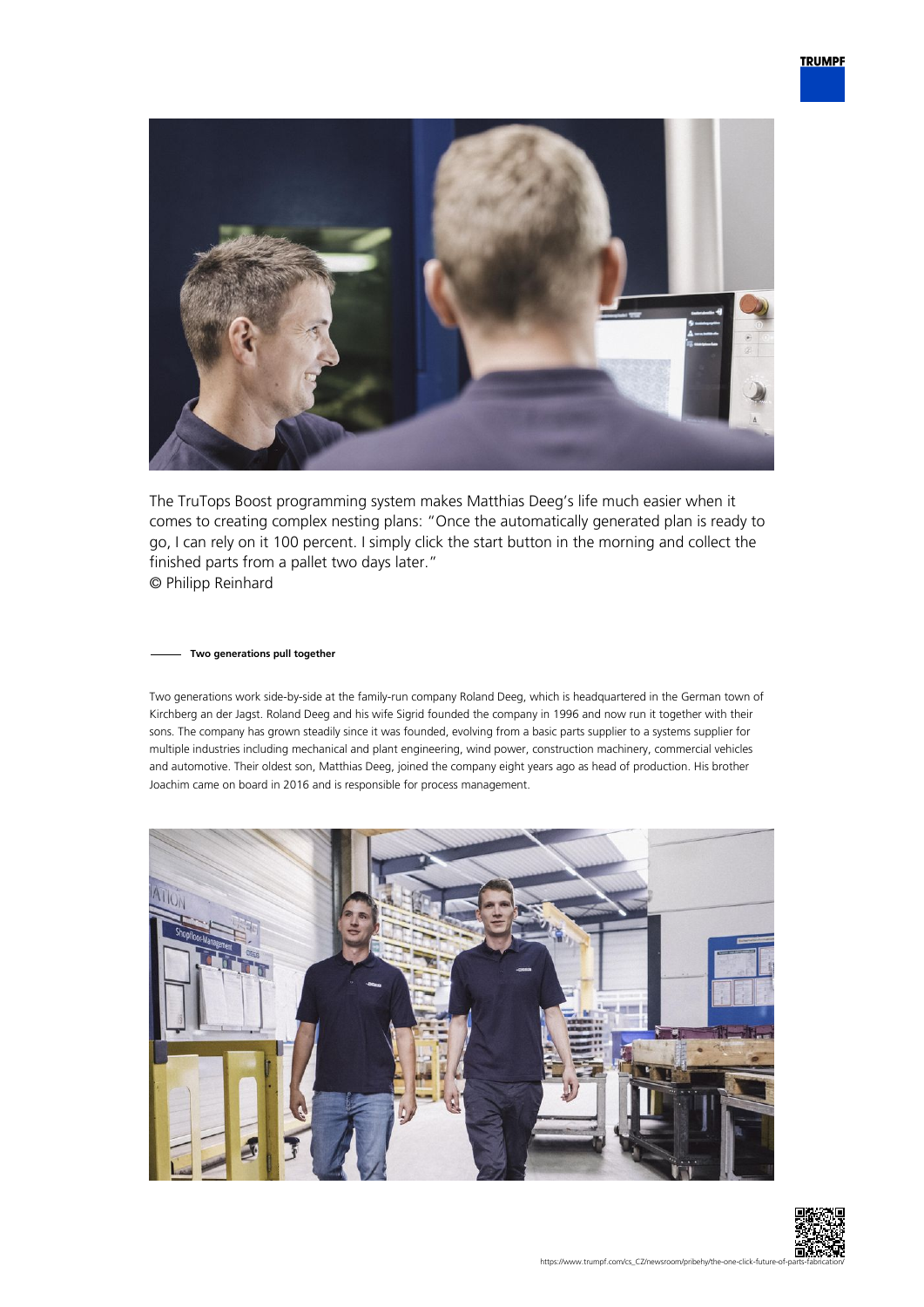

Matthias and Joachim Deeg are leading the Roland Deeg family business into the future. They are both impressed by the concept behind the TruLaser Center 7030. "It's cutting-edge machines like this that give us a real glimpse into the future," says Joachim Deeg. © Philipp Reinhard

Deeg started out working primarily with thick mild steel. Since 2004, however, it has been focusing increasingly on aluminum, says Joachim Deeg. "It all began with a major automaker that TRUMPF put us in touch with. They commissioned us to make some of their vehicles' internal structural parts out of aluminum. Since then various other premium vehicle manufacturers have signed us up to make similar parts in batches of up to 300."

## **A new challenge**

The components of a vehicle are grouped into what are known as "car sets". Although these contain no visible parts, quality standards are nonetheless high. "We're currently making around 80 of these sets a month using aluminum between one and four millimeters thick," says Matthias Deeg. "Many of the parts are small and delicate with complex contours. On our other 2D laser systems there was always the risk that the parts would tilt during fabrication, which made the process a lot less reliable." Joachim Deeg nods, adding: "What's more, we had to clean the slats constantly because any spatter on the fragile part surfaces automatically condemned them to the scrap pile." This was compounded by the complexity of programming car set batches, the time required to extract so many small parts from the machine, and the sheer hard work of removing so many microjoints.

#### **Complex nesting made simple**

The TruLaser Center 7030 has yielded major benefits for the Deeg family – because these were exactly the kind of problems that TRUMPF engineers had in mind when they developed the new machine. With its dovetailed assortment of new automation solutions, the fully automated TruLaser Center 7030 is a truly pioneering laser system, combining productivity and reliable parts handling with high quality fabrication. "When TRUMPF asked us to be a test customer for the new laser machine, we immediately saw it was a great fit for all our jobs with aluminum," says Matthias Deeg.



Deeg uses the TruLaser Center 7030 primarily for aluminum jobs on a two-shift basis. They also run an increasing number of additional weekend shifts without any human intervention.

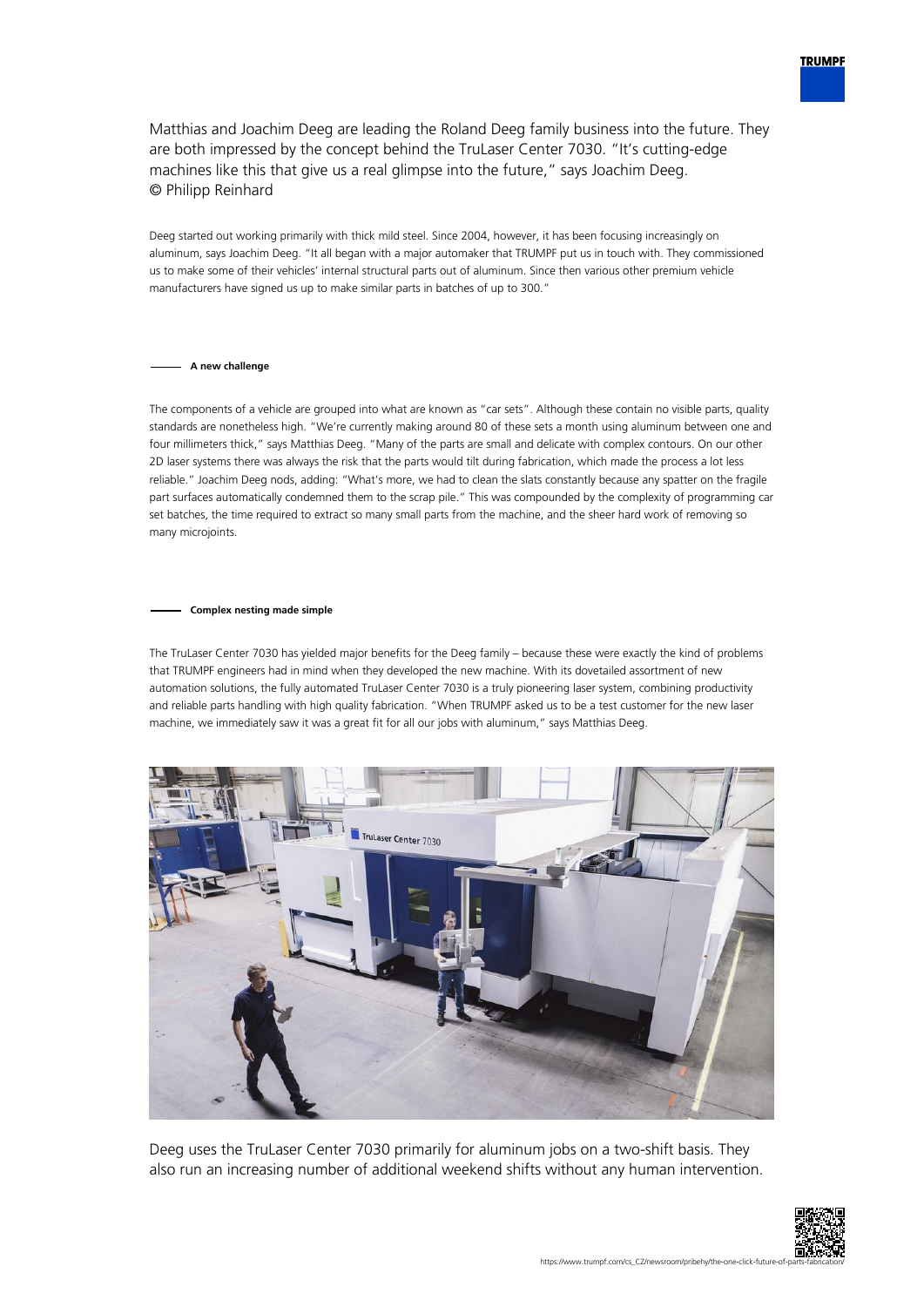# © Philipp Reinhard

The TruLaser Center 7030, known as L26 for short, has been up and running at the Deeg production facility since February 2017 – and it has lived up to the TRUMPF developers' promises. Much of this success comes down to the [TruTops Boost](https://www.trumpf.com/cs_CZ/produkty/software/programovaci-software/trutops-boost/) programming system, which makes the complex nesting of car sets far simpler. "TruTops Boost calculates a suggested program for cutting, removing, sorting and depositing the parts," says Matthias Deeg. "Once the automatically generated nesting plan is running, I can rely on it 100 percent." And that's not the only benefit the machine offers. It also makes Deeg's entire production process far simpler, with 1A parts quality, zero post-processing and greater process reliability than ever before.

### **Gentle handling**

One of the keys to perfect part quality is the L26's brush table, which replaces conventional slats. "The brushes are obviously much gentler than hard slats, and that's crucial for our thin aluminum sheets," says Matthias Deeg.



Perfect part quality is essential at Deeg. The TruLaser Center 7030 keeps standards high by using a brush table instead of the usual slats. At the same time, the combination of SmartLift and SortMaster Speed removes larger parts from the machine fully automatically – without damaging them.

© Philipp Reinhard

The brush table also has another very important function: it works in tandem with the SmartGate to prevent parts from tilting and getting accidentally welded. In hybrid machines, brush tables must be divided in two below the cutting head's traverse path. The gap between the two parts of the table not only allows the laser beam to exit downwards, but also makes it easier to extract slag, slugs and cutting gas. The SmartGate is a cleverly designed support integrated in the brush table. It consists of two sliding sections that move synchronously with the cutting head. The distance between the two sliding sections changes to create openings of different sizes. In this way, the SmartGate provides stable support for the metal sheet during cutting while allowing smaller metal parts to drop through the opening for easy removal.

The process is made even more reliable by the inclusion of an ejector cylinder mounted on the cutting head which helps free parts from the scrap skeleton. Thanks to the counter support provided by the SmartGate in parallel to the metal sheet, the workpieces cannot tilt. Scrap and slag fall directly into the scrap cart, or are transported out of the machine on a conveyor

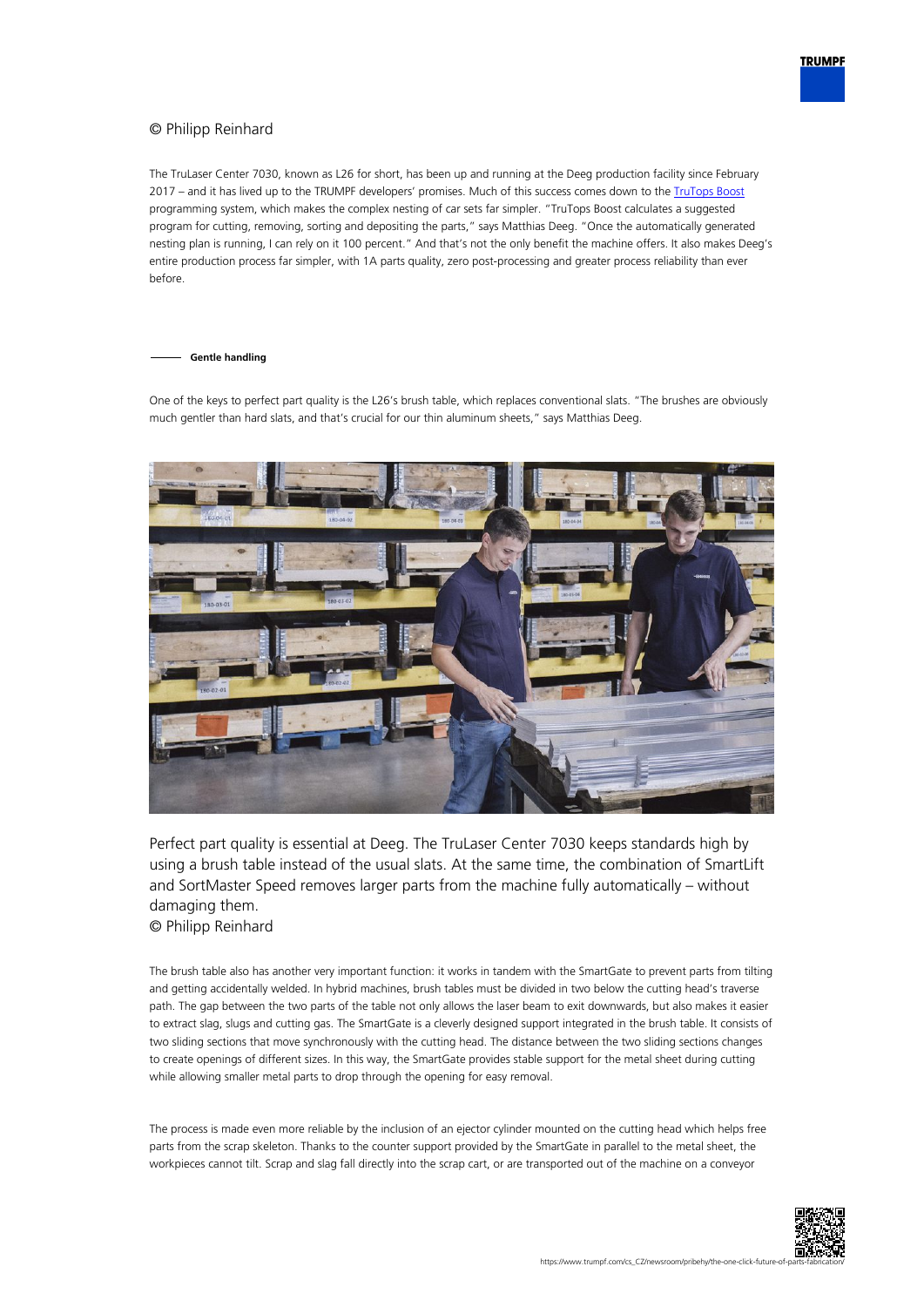

belt. Finished parts are intercepted by a retractable sorting flap, and the SortMaster Box Linear distributes them into a maximum of eight containers. "At first we chose not to eject small parts into the containers under the machine," says Matthias Deeg. "We were too worried they might get scratched. But when we saw that the small parts came out in such excellent condition, we changed our mind!"



Useful feature: the ejector cylinder mounted on the cutting head helps the machine release smaller sheet metal parts from the scrap skeleton. Finished parts are intercepted by a retractable sorting flap, and the SortMaster Box Linear distributes them into up to eight containers beneath the machine. © Philipp Reinhard

**Removing parts**

Removing cut parts has traditionally been one of the trickiest tasks of all, says Matthias Deeg: "When you're dealing with such thin material and sometimes quite delicate structures, it can be difficult to knock finished parts out of the scrap skeleton without scratching them." The L26 carries out this seemingly Sisyphean task fully automatically.

Without requiring any user intervention, it gently removes any larger cut parts that are not ejected through the SmartGate. It does this by pushing them against a suction plate using the SmartLift, which consists of up to 180 freely positionable pins. At the same time, the SortMaster Speed's suction plate holds the part in place from above. The two devices lift the part from the scrap skeleton in a synchronized movement, ensuring it doesn't tilt as it is removed. TruTops Boost calculates the optimal position of the pins and suction plates automatically.

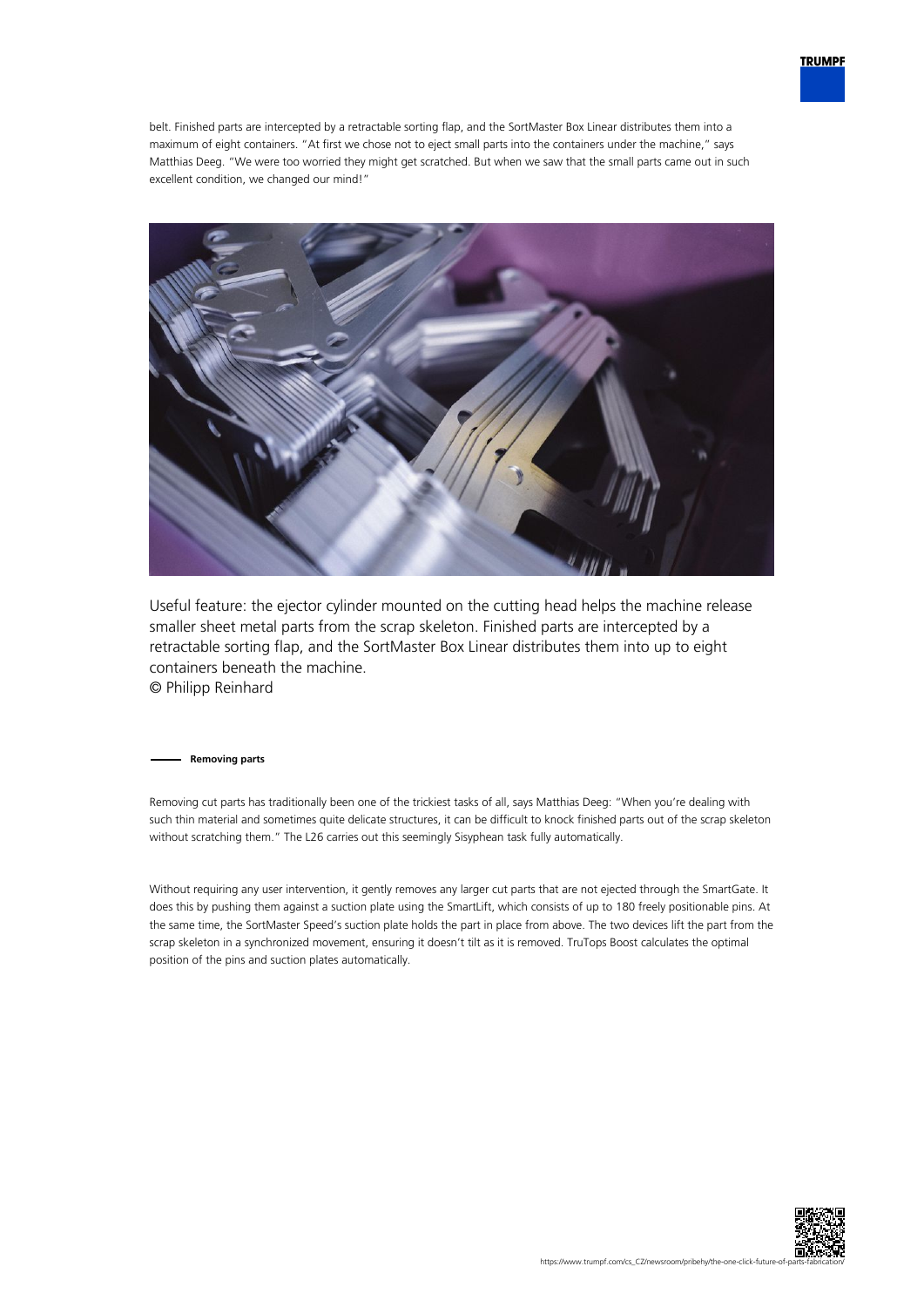

The team of TRUMPF engineers designed the TruLaser Center 7030 to tackle problems such as the excessive time taken to program laser machines, the risk of parts tipping during cutting, the complex task of removing parts from the machine, and the cost of post-processing. The system they created is perfect for the thin, delicate parts that Deeg produces. © Philipp Reinhard

## **Eliminating monotonous work**

The system simplifies the removal of everything from very large parts to delicate parts as small as a credit card. The SortMaster Speed sorts the parts as required and stacks them on pallets. "Automated sorting makes life a lot easier," says Joachim Deeg. "It's often hard to spot the differences between the parts we make because so many of them are virtually identical. But, in many cases, one part goes on the right of the vehicle and the other on the left, for example, so they are actually slightly different. A shop floor worker may fail to notice that one of these right/left parts has a marginally smaller diameter than the other. But a machine can perform monotonous tasks without ever getting bored, so it can sort the parts perfectly for hours without making a single mistake."

#### **Fast and autonomous**

With its six-kilowatt TruDisk solid-state laser, the TruLaser Center 7030 is on a par with high-end machines with flying optics when it comes to speed. The term "flying optics" refers to systems in which the processing head "flies" across the metal sheet while the workpiece remains clamped in place on the work table. In the case of the TruLaser Center 7030, both the cutting head and the sheet metal move during operation. The movement of the metal sheet is superimposed onto that of the cutting head by the highly dynamic additional axis. This allows the L26 to operate at high speeds even when negotiating corners or cutting complex contours.

Right now, Deeg uses the TruLaser Center 7030 primarily for aluminum jobs on a two-shift basis. Encouraged by how smoothly it runs, they often schedule in additional weekend shifts without any human intervention. "The L26 really takes the strain off our employees," says Matthias Deeg. "It produces top-quality parts and sorts the finished parts without making a single mistake. I think this new concept has definitely set the course for a new generation of machines."